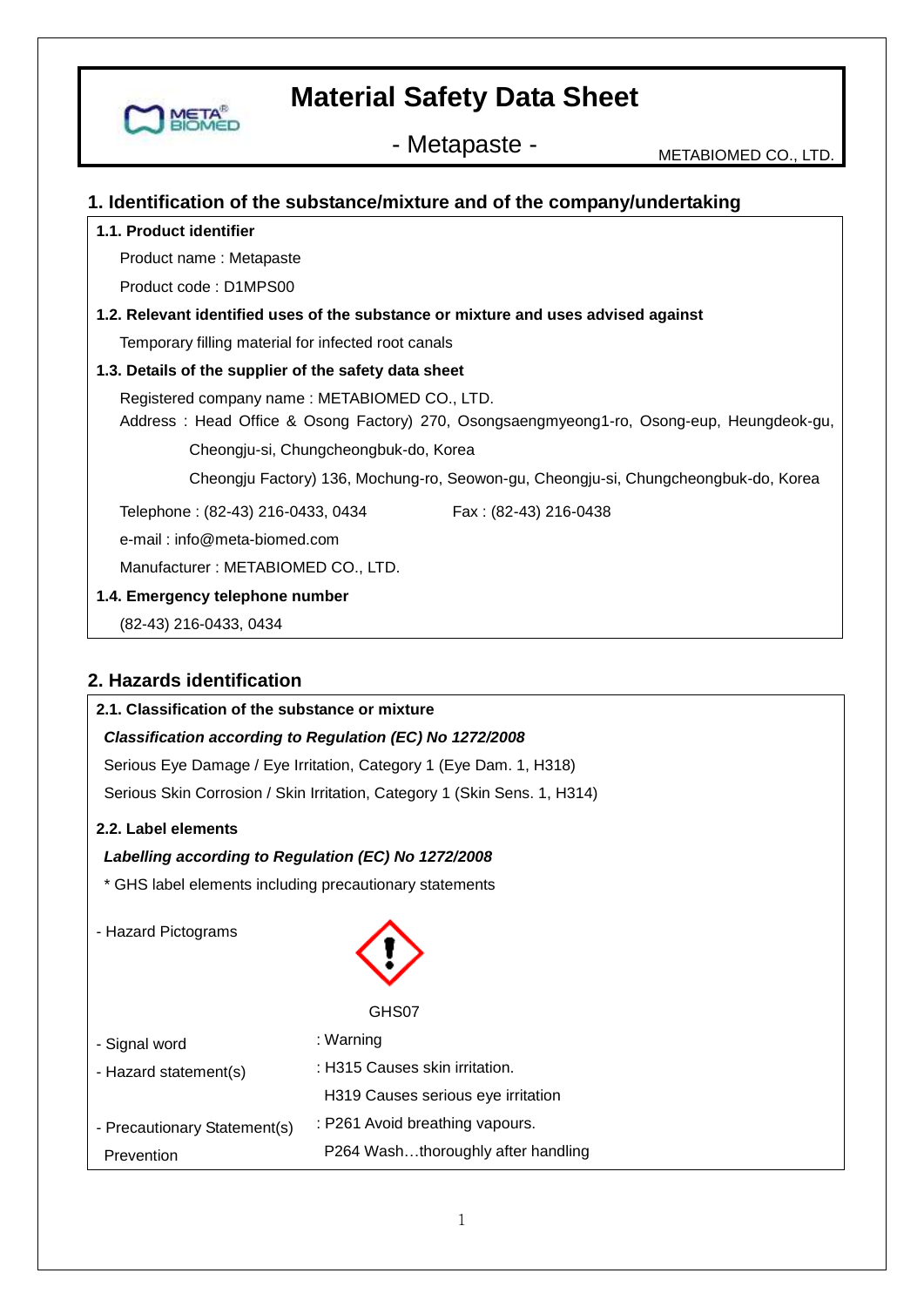

# - Metapaste - METABIOMED CO., LTD.

|                                                          | P271 Use only outdoors or in a well-ventilated area                  |  |  |
|----------------------------------------------------------|----------------------------------------------------------------------|--|--|
|                                                          | P280 Wear protective gloves/protective clothing/eye protection/ face |  |  |
|                                                          | protection                                                           |  |  |
| - Response                                               | : P302+P352 IF ON SKIN: Wash with plenty of water.                   |  |  |
|                                                          | P304+P340 IF INHALED: Remove victim to fresh air and keep at rest in |  |  |
|                                                          | apposition comfortable for breathing.                                |  |  |
|                                                          | P305+P351+P338 IF IN EYES: Rinse cautiously with water for several   |  |  |
|                                                          | minutes. Remove contact lenses if present and easy to do. Continue   |  |  |
|                                                          | rinsing.                                                             |  |  |
|                                                          | P310 Immediately call a POISON CENTER or doctor/physician.           |  |  |
|                                                          | P321 Provide specific treatment according to the situation.          |  |  |
|                                                          | P363 Wash contaminated clothing before reuse.                        |  |  |
| - Disposal                                               | : P501 Dispose of contents/container according to the related        |  |  |
|                                                          | regulations                                                          |  |  |
| 2.3. Other hazards (according to the NFPA Rating System) |                                                                      |  |  |
| Health                                                   | : 0                                                                  |  |  |
| Flammability: 0                                          |                                                                      |  |  |
| Reactivity : 0                                           |                                                                      |  |  |

## **3. Composition/information on ingredients**

Not Applicable

**3.2. Mixtures**

|                      |           |           |         | Classification         | Classification according |
|----------------------|-----------|-----------|---------|------------------------|--------------------------|
| <b>Chemical Name</b> | CAS No.   | EC No.    | $Wt.$ % | according to Directive | to Regulation(EC) No     |
|                      |           |           |         | 67/548/EEC             | 1272/2008[CLP]           |
|                      |           |           |         |                        | H319, H317, H412,        |
| Calcium hydroxide    | 1305-62-0 | 215-137-3 | $30$    | C; R34                 | H335, H314, H370,        |
|                      |           |           |         |                        | H290, H302, H312         |
|                      |           |           |         |                        | H302, H332, H371,        |
| Barium sulfate       | 7727-43-7 | 231-784-4 | $35$    | Xi; R36/38             | H319, H373, H335,        |
|                      |           |           |         |                        | H <sub>3</sub> 15        |
|                      |           |           |         |                        |                          |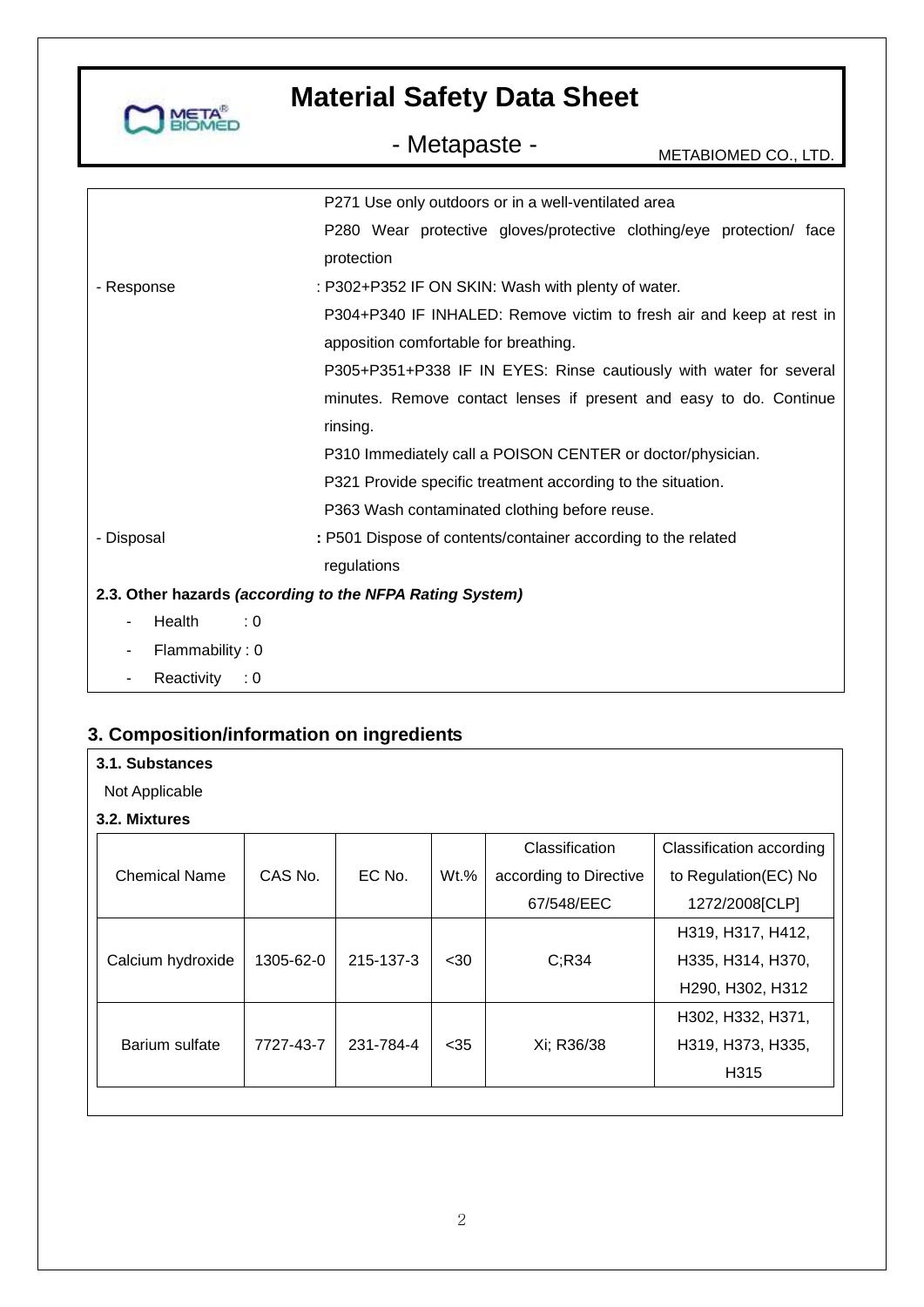

- Metapaste - METABIOMED CO., LTD.

## **4. First aids measures**

| 4.1. Description of first aid measures                                          |                                                                                        |  |  |
|---------------------------------------------------------------------------------|----------------------------------------------------------------------------------------|--|--|
| - Eyes                                                                          | : Get medical aid immediately if discomfort or irritation persists                     |  |  |
| - Skin                                                                          | : Consult physician immediately if you feel discomfort.                                |  |  |
| - Inhalation                                                                    | : Remove patient from exposure to fresh air immediately. Administer approved           |  |  |
|                                                                                 | oxygen supply if breathing is difficult and get medical aid immediately.               |  |  |
| - Ingestion                                                                     | : Seek immediate medical help.                                                         |  |  |
| 4.2. Most important symptoms and effects, both acute and delayed                |                                                                                        |  |  |
| - Eyes                                                                          | : Causes eye irritation.                                                               |  |  |
| - Skin                                                                          | : Causes skin irritation.                                                              |  |  |
| - Inhalation                                                                    | : None expected for this product                                                       |  |  |
| - Ingestion                                                                     | : Ingestion of this material can cause mouth, throat, esophageal, and gastrointestinal |  |  |
|                                                                                 | tract irritation.                                                                      |  |  |
| 4.3. Indication of any immediate medical attention and special treatment needed |                                                                                        |  |  |
| - Notes to physician : Corrosive                                                |                                                                                        |  |  |

## **5. Fire fighting measures**

| 5.1. Extinguishing media                                   |                                                                       |  |
|------------------------------------------------------------|-----------------------------------------------------------------------|--|
| - Extinguishing media                                      | : Please see Fire Fighting Equipment under Section 5.3.               |  |
| 5.2. Special hazards arising from the substance or mixture |                                                                       |  |
| - Hazardous combustion products                            | : None Known.                                                         |  |
| - Explosion hazards                                        | : Not Determined                                                      |  |
| - Fire explosion                                           | : Not Determined                                                      |  |
| - Sensitive to static discharge                            | : Not Determined                                                      |  |
| - Sensitivity to impact                                    | : Not Determined                                                      |  |
| 5.3. Advice for firefighters                               |                                                                       |  |
| - Fire fighting procedures                                 | : General: Evacuate all personnel; use protective equipment for fire- |  |
|                                                            | fighting. Use self-contained breathing apparatus when product is      |  |
|                                                            | involved in fire.                                                     |  |
| - Fire fighting equipment                                  | : Non-combustible                                                     |  |

## **6. Accidental release measures**

## **6.1. Personal precautions, protective equipment and emergency procedures**

Give special attention to chemical materials and conditions that must be avoided.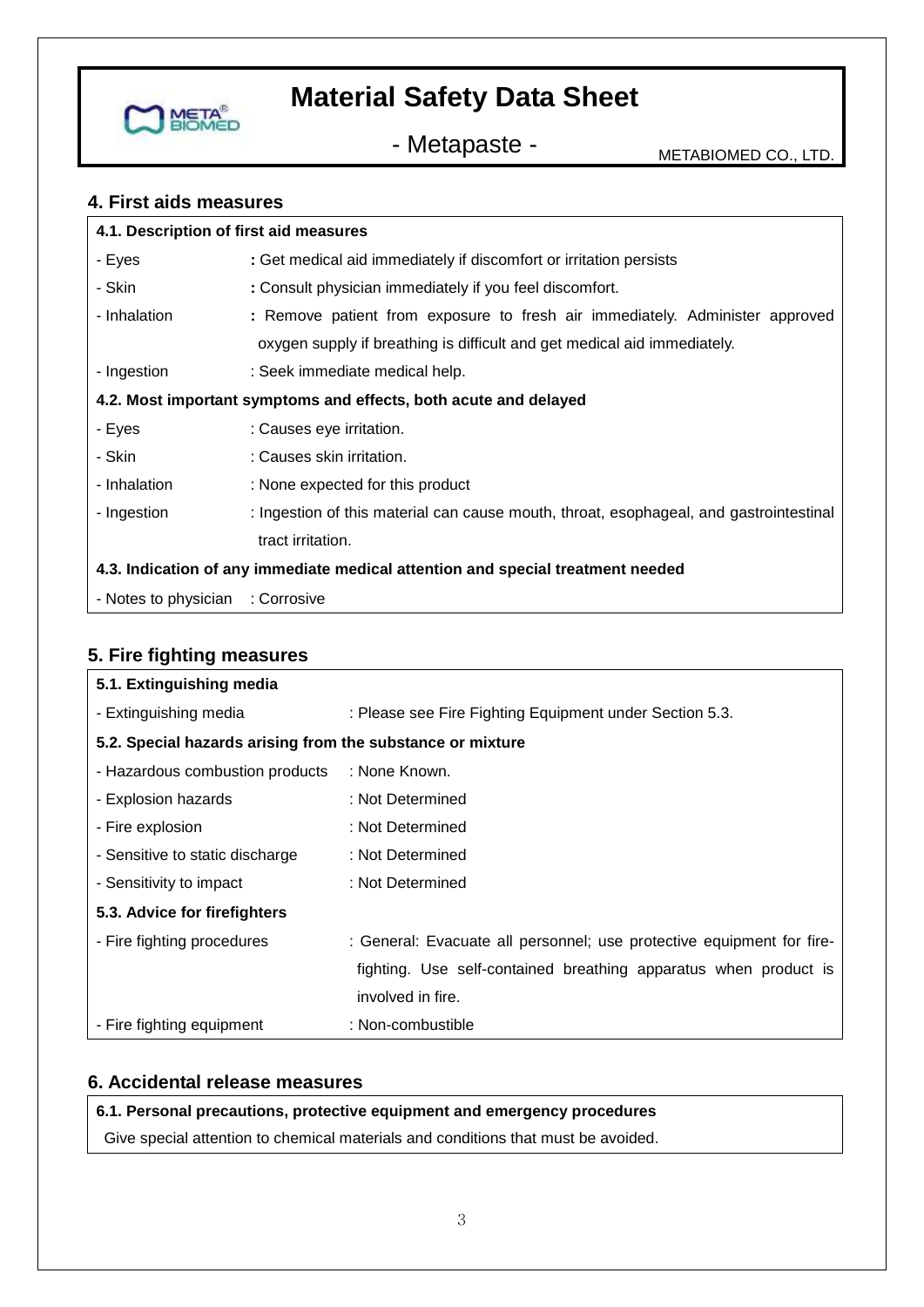

- Metapaste - Metablomed CO., LTD.

#### **6.2. Environmental precautions**

MET

Prevent the inflow of this product to waterways, drains, basements, and confined spaces.

#### **6.3. Methods and material for containment and cleaning up**

Clean up spills immediately, observing precautions in Protective Equipment section.

#### **6.4. Reference to other sections**

Not Applicable

### **7. Handling and storage**

#### **7.1. Precautions for safe handling**

Follow all prevention measures on the SDS/labels.

Handle and store with care.

Give special attention to chemical materials and conditions that must be avoided.

Wear personal protective equipment while handing the product.

#### **7.2. Conditions for safe storage, including any incompatibilities**

Keep out of reach of children. Keep container closed. Store in cool place.

- **7.3. Specific end use(s)**
- Use only professional dentist

## **8. Exposure controls and personal protection**

| 8.1. Control parameters  |                                                                             |
|--------------------------|-----------------------------------------------------------------------------|
| Not determined           |                                                                             |
| 8.2. Exposure controls   |                                                                             |
| - Eye protection         | : Wear safety glasses.                                                      |
| - Skin protection        | : Wear suitable protective clothing and gloves.                             |
| - Respiratory protection | : Good general ventilation should be sufficient to control airborne levels. |
|                          |                                                                             |

#### **9. Physical and chemical properties**

| 9.1. Information on basic physical and chemical properties |                |                             |           |  |
|------------------------------------------------------------|----------------|-----------------------------|-----------|--|
| - Appearance                                               | : Paste        | - Vapor pressure            | : N/A     |  |
| - Odor                                                     | : Odorless:    | - Vapor density             | : N/A     |  |
| - Color                                                    | : off-white    | - Relative density          | : N/A     |  |
| - pH                                                       | : 12.0 to 13.0 | - Solubility(ies)           | : Soluble |  |
| - Melting/freezing point                                   | : N/A          | - Partition coefficient :   | : N/A     |  |
| - Initial boiling point and                                | : $N/A$        | n-octaol/water              |           |  |
| boiling range                                              |                | - Auto-ignition temperature | : N/A     |  |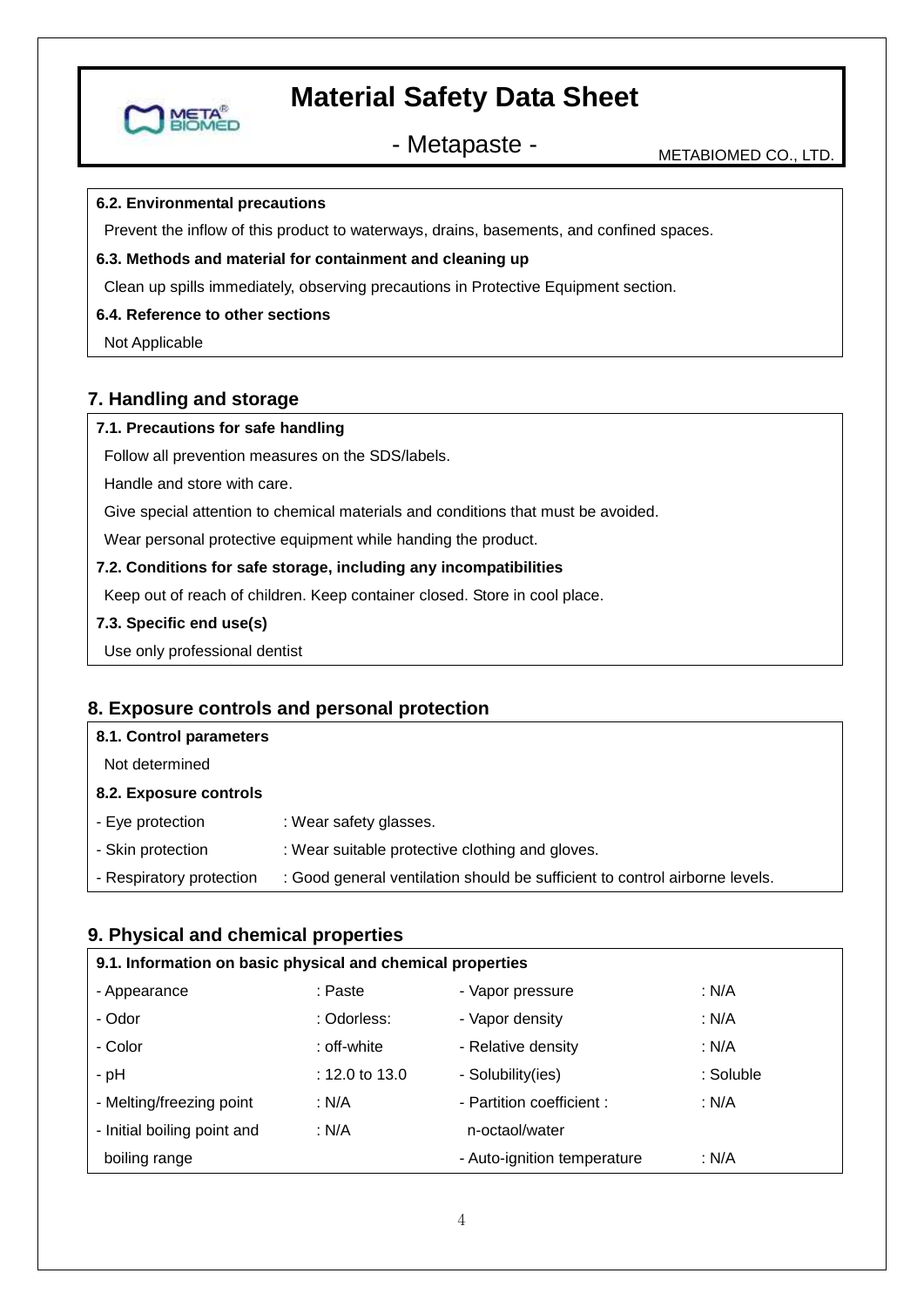## - Metapaste - Metapaste - METABIOMED CO., LTD.

| - Flash point                 | : N/A | - Decomposition temperature |         |
|-------------------------------|-------|-----------------------------|---------|
| - Evaporation rate            | : N/A | - Viscosity                 | : N/A   |
| - Flammability(solid, gas)    | : N/A | - Explosive properties      | : $N/A$ |
| - Upper/lower flammability or | : N/A | - Oxidising properties      | : N/A   |
| explosive limits              |       |                             |         |
| 9.2. Other information        |       |                             |         |
| None                          |       |                             |         |

## **10. Stability and reactivity**

**META** 

| Stable<br>10.2. Chemical stability<br>Stable when stored and handled under recommended conditions.<br>10.3. Possibility of hazardous reactions<br>None<br>10.4. Conditions to avoid<br>Acidic conditions, extreme heat, direct light<br>10.5 Incompatible materials<br>Strong acids, metals<br>10.6. Hazardous decomposition products | 10.1. Reactivity |
|---------------------------------------------------------------------------------------------------------------------------------------------------------------------------------------------------------------------------------------------------------------------------------------------------------------------------------------|------------------|
|                                                                                                                                                                                                                                                                                                                                       |                  |
|                                                                                                                                                                                                                                                                                                                                       |                  |
|                                                                                                                                                                                                                                                                                                                                       |                  |
|                                                                                                                                                                                                                                                                                                                                       |                  |
|                                                                                                                                                                                                                                                                                                                                       |                  |
|                                                                                                                                                                                                                                                                                                                                       |                  |
|                                                                                                                                                                                                                                                                                                                                       |                  |
|                                                                                                                                                                                                                                                                                                                                       |                  |
|                                                                                                                                                                                                                                                                                                                                       |                  |
|                                                                                                                                                                                                                                                                                                                                       |                  |
|                                                                                                                                                                                                                                                                                                                                       | None known       |

## **11. Toxicological information**

#### **11.1. Information on toxicological effects**

Acute toxicity Device is biocompatible when used as directed by dental professionals per ISO 10993-1.

### **12. Ecological information**

#### **12.1. Toxicity**

- Toxicity : Not determined

- Aquatic toxicity(acute) : Not determined

## **12.2. Persistence and degradability**

Not determined

#### **12.3. Bioaccumulative potential**

Not determined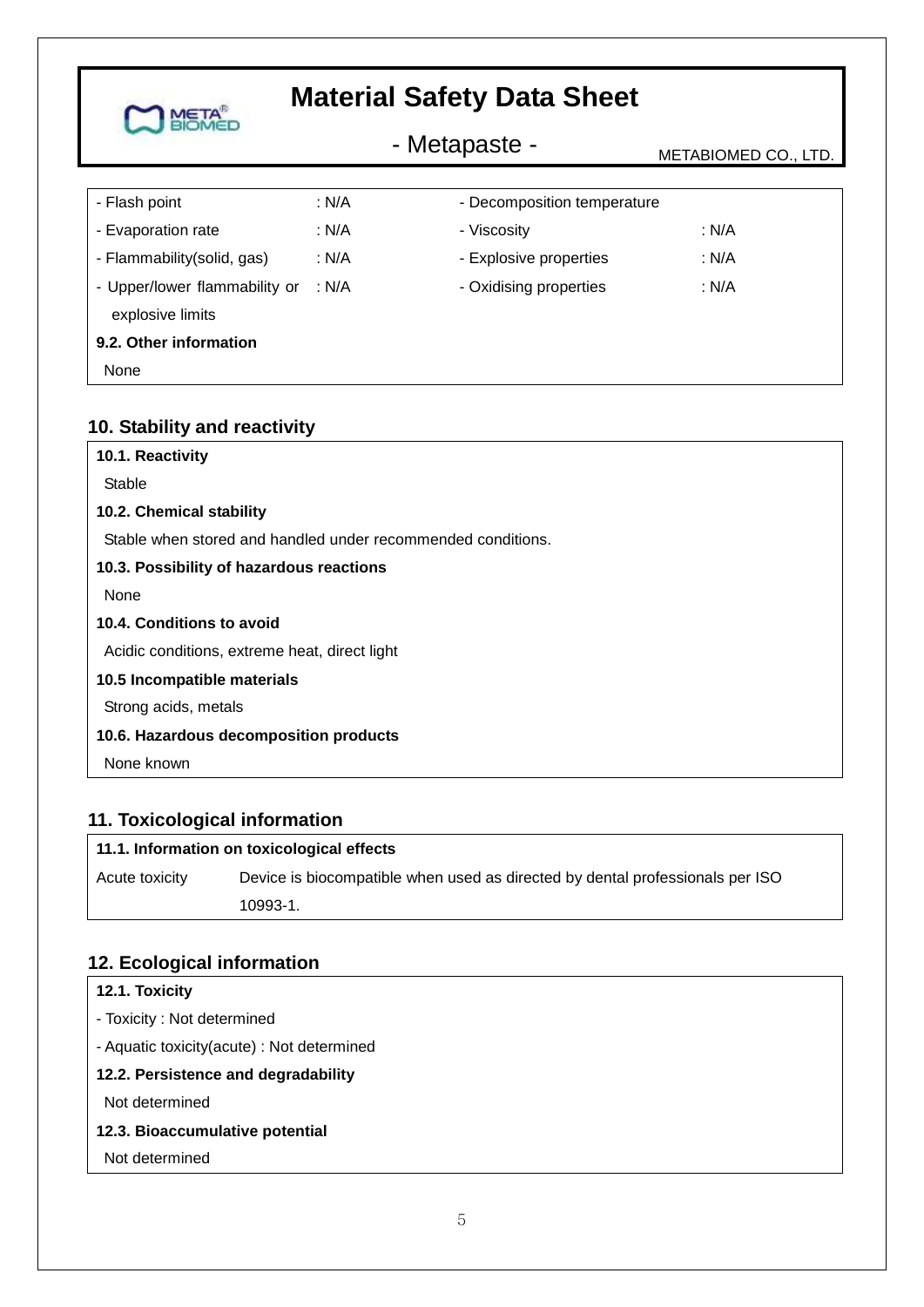

- Metapaste - Metapaste - METABIOMED CO., LTD.

**12.4. Mobility in soil**

Not determined

## **12.5. Results of PBT and vPvB assessment**

Not determined

## **12.6. Other adverse effects**

None known

## **13. Disposal considerations**

### **13.1. Waste treatment methods**

Dispose of in compliance with governmental regulation.(Council Directive 75/442/EEC(1975))

## **14. Transport information**

**4.1. UN Number** N/A **14.2. UN proper shipping name**  N/A **14.3. Transport hazard class(es)** N/A **14.4. Packing Group** N/A **14.5. Environmental hazards** N/A **14.6. Special precautions for user** - ADR - road : N/A - RID - rail : N/A - IMDG - sea : N/A - IATA - air : N/A **14.7. Transport in bulk according to Annex II of MARPOL 73/78 and the IBC Code** Transport in bulk : N/A

## **15. Regulatory information**

**15.1. Safety, health and environmental regulations/legislation specific for the substance or mixture**

RoHS : Please refer to Medical Devices Directive 93/42/EEC

**15.2. Chemical safety assessment**